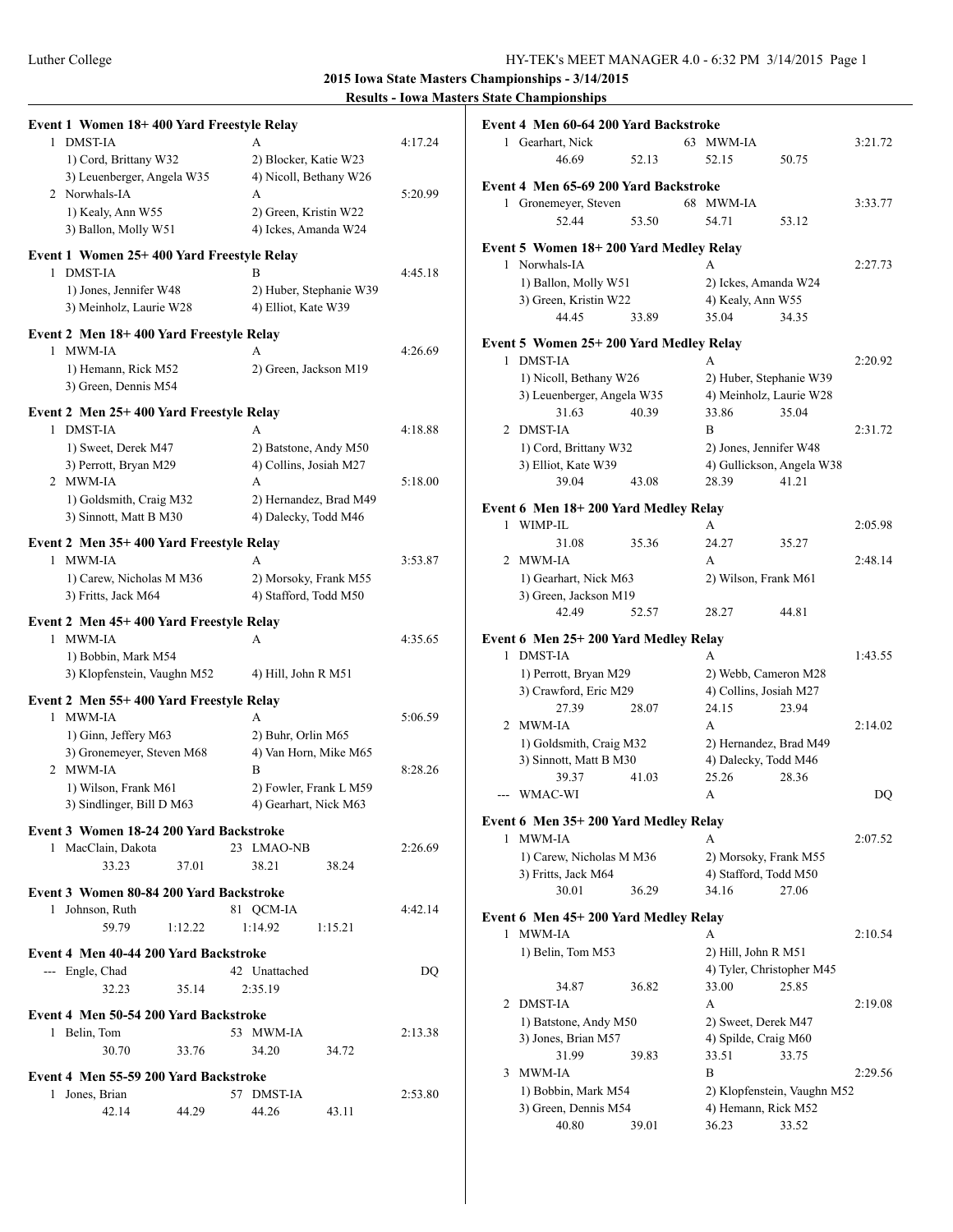|                                                               |                           | $-0.000000000$<br>--- Gearhart, Nick<br>63 MWM-IA     | DQ             |
|---------------------------------------------------------------|---------------------------|-------------------------------------------------------|----------------|
| Event 6 Men 55+200 Yard Medley Relay                          |                           | 53.18<br>1:03.52<br>1:06.45                           | 1:03.23        |
| 1 MWM-IA<br>A                                                 | 2:58.71                   |                                                       |                |
| 1) Gronemeyer, Steven M68                                     | 2) Buhr, Orlin M65        | Event 10 Men 65-69 200 Yard Breaststroke              |                |
| 3) Fowler, Frank L M59                                        | 4) Ginn, Jeffery M63      | 1 LeMaster, Stan<br>67 SIM-IA                         | 3:10.34        |
| 49.08<br>55.41                                                | 32.24<br>41.98            | 48.82<br>44.43<br>48.33                               | 48.76          |
| Event 8 Men 25-29 100 Yard Butterfly                          |                           | Event 11 Women 18-24 50 Yard Freestyle                |                |
| 1 Webb, Cameron                                               | 28 DMST-IA<br>57.70       | 1 MacClain, Dakota<br>23 LMAO-NB                      | 27.45          |
| 27.63<br>30.07                                                |                           | 2 Green, Kristin<br>22 Norwhals-IA                    | 31.10          |
| 2 Crawford, Eric                                              | 29 DMST-IA<br>1:04.75     |                                                       |                |
| 27.92<br>36.83                                                |                           | Event 11 Women 25-29 50 Yard Freestyle                |                |
| Event 8 Men 30-34 100 Yard Butterfly                          |                           | 1 Webb, Amy K<br>28 Unattached<br>26 DMST-IA          | 25.89<br>26.95 |
| 1 Okerbloom, Neal<br>34 SIM-IA                                | 1:02.47                   | 2 Nicoll, Bethany<br>3 Meinholz, Laurie<br>28 DMST-IA | 35.59          |
| 27.95<br>34.52                                                |                           |                                                       |                |
|                                                               |                           | Event 11 Women 30-34 50 Yard Freestyle                |                |
| Event 8 Men 50-54 100 Yard Butterfly                          |                           | 1 Holmes, Heather<br>32 MWM-IA                        | 33.82          |
| 1 Tuohino, Jeffery                                            | 54 MWM-IA<br>1:13.67      | 2 Krogmeier, Jennifer<br>33 QCM-IA                    | 40.91          |
| 34.97<br>38.70                                                |                           | Event 11 Women 35-39 50 Yard Freestyle                |                |
| 2 Collins, Cahil                                              | 54 Unattached<br>1:23.70  | 1 Leuenberger, Angela<br>35 DMST-IA                   | 29.71          |
| 37.49<br>46.21                                                |                           |                                                       |                |
| Event 8 Men 55-59 100 Yard Butterfly                          |                           | Event 11 Women 45-49 50 Yard Freestyle                |                |
| 1 Kealy, Tom<br>58 SIM-IA                                     | 1:08.19                   | 1 Jones, Jennifer<br>48 DMST-IA                       | 32.81          |
| 31.19<br>37.00                                                |                           | 2 Berg, Carrie<br>48 MCMSC-IA                         | 36.12          |
| 2 Boothe, Frank                                               | 58 WIMP-IL<br>1:12.33     | Event 11 Women 50-54 50 Yard Freestyle                |                |
| 32.90<br>39.43                                                |                           | 1 Ryan, Sara<br>52 QCM-IA                             | 34.01          |
| 3 Morsoky, Frank                                              | 55 MWM-IA<br>1:12.64      | 2 Ballon, Molly<br>51 Norwhals-IA                     | 36.41          |
| 33.73<br>38.91                                                |                           | 3 Teubel, Paula J<br>53 MWM-IA                        | 37.26          |
| Event 9 Women 18-24 200 Yard Breaststroke                     |                           | 4 Wiegand, Jennifer<br>54 CGMS-IA                     | 43.58          |
| 1 Ickes, Amanda                                               | 24 Norwhals-IA<br>2:50.51 |                                                       |                |
| 38.14<br>41.73                                                | 44.97<br>45.67            | Event 11 Women 55-59 50 Yard Freestyle                |                |
|                                                               |                           | 1 Kealy, Ann<br>55 Norwhals-IA                        | 33.81          |
| Event 9 Women 50-54 200 Yard Breaststroke                     |                           | 2 Groskopf, Amy<br>56 QCM-IA                          | 35.39          |
| 51 SIM-IA<br>1 Chapman, Melissa                               | 3:33.21                   | Event 11 Women 65-69 50 Yard Freestyle                |                |
| 47.18<br>54.54                                                | 55.62<br>55.87            | 1 McCarthy, Joan<br>65 QCM-IA                         | 41.48          |
| Event 9 Women 55-59 200 Yard Breaststroke                     |                           | 2 Smith, Pat<br>67 Norwhals-IA                        | 42.96          |
| 1 Davenport, Mary                                             | 55 MCMSC-IA<br>3:12.46    |                                                       |                |
| 48.16<br>44.05                                                | 50.19<br>50.06            | Event 12 Men 17 & Under 50 Yard Freestyle             |                |
|                                                               |                           | 1 Turner, Brian<br>10 MWM-IA                          | 43.87          |
| Event 10 Men 45-49 200 Yard Breaststroke<br>1 Hernandez, Brad | 49 MWM-IA<br>3:08.71      | Event 12 Men 25-29 50 Yard Freestyle                  |                |
| 41.03<br>47.33                                                | 48.77<br>51.58            | 29 DMST-IA<br>1 Crawford, Eric                        | 23.30          |
| 2 Sweet, Derek                                                | 47 DMST-IA<br>3:10.74     | 2 Perrott, Bryan<br>29 DMST-IA                        | 23.61          |
| 44.65<br>48.15                                                | 49.22<br>48.72            | Event 12 Men 30-34 50 Yard Freestyle                  |                |
|                                                               |                           | 1 Sinnott, Matt B<br>30 MWM-IA                        | 25.18          |
| Event 10 Men 50-54 200 Yard Breaststroke                      |                           | 2 Goldsmith, Craig<br>32 MWM-IA                       | 26.93          |
| 1 Korenak, Andrew                                             | 50 WMAC-WI<br>2:43.27     |                                                       |                |
| 36.49<br>42.56                                                | 42.04<br>42.18            | Event 12 Men 35-39 50 Yard Freestyle                  |                |
| 2 Huebner, Wayne<br>52 IFLY-IA                                | 2:44.59                   | 1 Buckheister, Tom<br>37 Norwhals-IA                  | 24.34          |
| 37.29<br>42.40                                                | 43.35<br>41.55            | 2 Pence, Brian<br>36 Norwhals-IA                      | 30.32          |
| 3 Hill, John R                                                | 3:07.61<br>51 MWM-IA      | Event 12 Men 45-49 50 Yard Freestyle                  |                |
| 42.48<br>48.52                                                | 47.21<br>49.40            | 1 Bennett, Dennis<br>49 IM-IA                         | 23.60          |
| Event 10 Men 60-64 200 Yard Breaststroke                      |                           | 2 Tyler, Christopher<br>45 MWM-IA                     | 25.80          |
| 1 Krismantis, Gene                                            | 60 WIMP-IL<br>2:59.82     | 3 Dalecky, Todd<br>46 MWM-IA                          | 27.95          |
| 39.50<br>45.36                                                | 47.53<br>47.43            | 4 Sweet, Derek<br>47 DMST-IA                          | 30.85          |
| 2 Wilson, Frank                                               | 4:36.22<br>61 MWM-IA      |                                                       |                |
| 56.74<br>1:07.00<br>1:17.99                                   | 1:14.49                   | Event 12 Men 50-54 50 Yard Freestyle                  |                |
|                                                               |                           | 1 Korenak, Andrew<br>50 WMAC-WI                       | 25.53          |
|                                                               |                           | 2 Stafford, Todd<br>50 MWM-IA                         | 27.12          |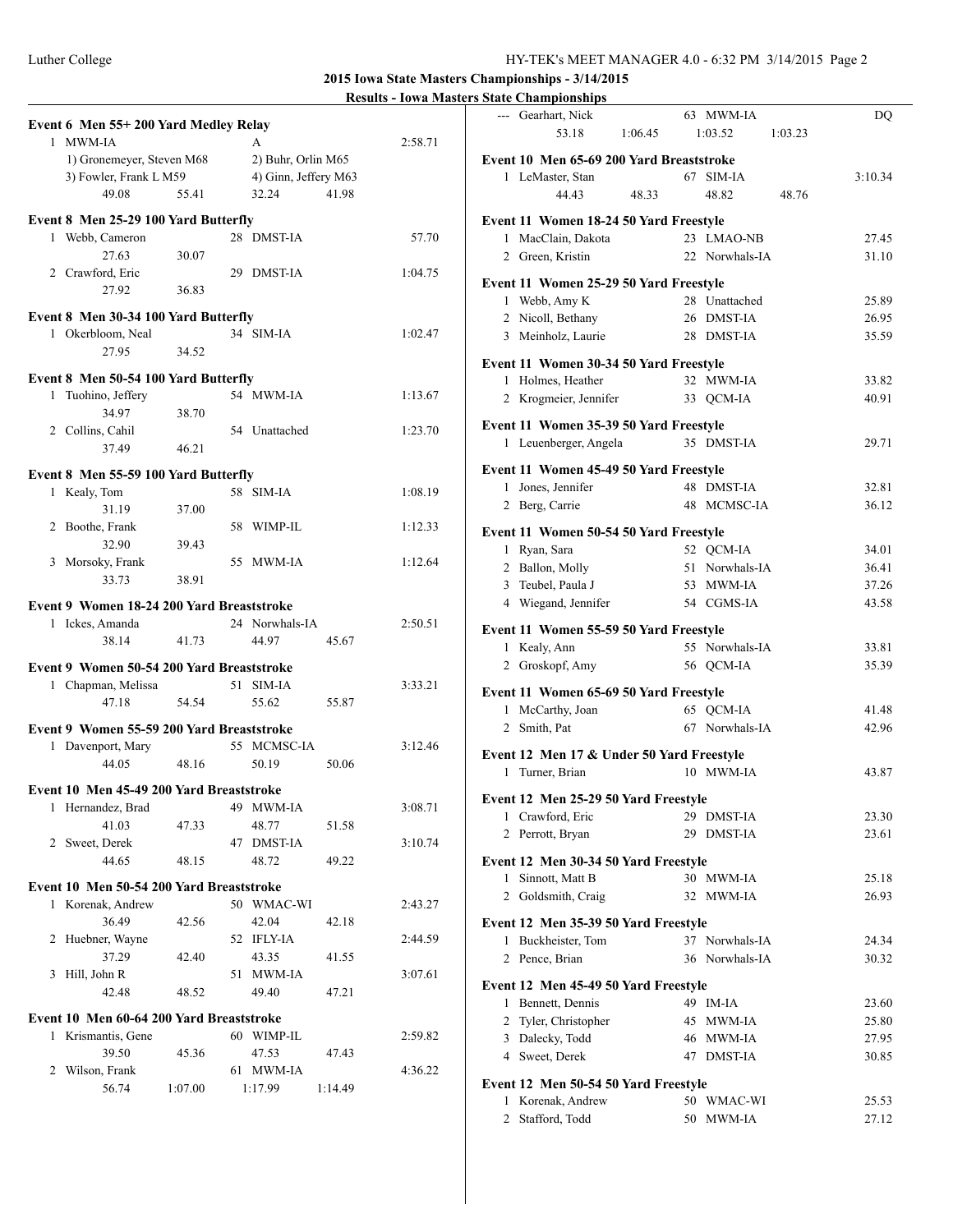|   | (Event 12 Men 50-54 50 Yard Freestyle)                |       |    |                         | .     | $\ddotsc$ |
|---|-------------------------------------------------------|-------|----|-------------------------|-------|-----------|
| 3 | Klopfenstein, Vaughn                                  |       | 52 | MWM-IA                  |       | 27.55     |
|   | 4 Busch, Wade                                         |       | 51 | MCMSC-IA                |       | 28.34     |
|   | 5 Wiegand, Joe                                        |       | 51 | CGMS-IA                 |       | 28.56     |
|   | 6 Collins, Cahil                                      |       |    | 54 Unattached           |       | 30.79     |
|   | 7 Hemann, Rick                                        |       |    | 52 MWM-IA               |       | 33.57     |
|   |                                                       |       |    |                         |       |           |
|   | Event 12 Men 55-59 50 Yard Freestyle                  |       |    |                         |       |           |
|   | 1 Wells, Dave                                         |       |    | 55 CGMS-IA              |       | 25.48     |
|   | 2 Kealy, Tom                                          |       | 58 | SIM-IA                  |       | 26.98     |
|   | 3 Fowler, Frank L                                     |       | 59 | MWM-IA                  |       | 29.53     |
|   | 4 Haycraft, James                                     |       | 57 | WIMP-IL                 |       | 35.00     |
|   | --- McNeil, Porter                                    |       |    | 55 WIMP-IL              |       | DQ        |
|   | Event 12 Men 60-64 50 Yard Freestyle                  |       |    |                         |       |           |
| 1 | Entwistle, James                                      |       |    | 62 QCM-IA               |       | 26.92     |
|   | 2 Bower, Norman                                       |       | 61 | QCM-IA                  |       | 27.64     |
|   | 3 Klahn, Bill                                         |       | 61 | Norwhals-IA             |       | 32.16     |
|   | 4 Spilde, Craig                                       |       | 60 | DMST-IA                 |       | 34.83     |
|   | 5 Wilson, Frank                                       |       | 61 | MWM-IA                  |       | 38.46     |
|   | 6 Ginn, Jeffery                                       |       |    | 63 MWM-IA               |       | 40.58     |
|   |                                                       |       |    |                         |       |           |
|   | Event 12 Men 65-69 50 Yard Freestyle                  |       |    |                         |       |           |
| 1 | Murphy, Daniel                                        |       |    | 68 MCMSC-IA             |       | 47.71     |
|   | 2 Buhr, Orlin                                         |       | 65 | MWM-IA<br><b>MWM-IA</b> |       | 48.48     |
|   | 3 Van Horn, Mike                                      |       | 65 |                         |       | 1:22.39   |
|   | Event 13 Mixed 18+200 Yard Freestyle Relay            |       |    |                         |       |           |
| 1 | Norwhals-IA                                           |       |    | A                       |       | 1:54.86   |
|   | 1) Green, Kristin W22                                 |       |    | 2) Brown, Paul M53      |       |           |
|   | 3) Klahn, Bill M61                                    |       |    | 4) Ickes, Amanda W24    |       |           |
|   | 32.78                                                 | 27.34 |    | 27.42                   | 27.32 |           |
|   | Event 13 Mixed 25+200 Yard Freestyle Relay            |       |    |                         |       |           |
| 1 | <b>DMST-IA</b>                                        |       |    | A                       |       | 1:52.04   |
|   | 1) Leuenberger, Angela W35                            |       |    | 2) Jones, Jennifer W48  |       |           |
|   | 3) Perrott, Bryan M29                                 |       |    | 4) Collins, Josiah M27  |       |           |
|   | 30.60                                                 | 32.39 |    | 23.73                   | 25.32 |           |
| 2 | <b>MWM-IA</b>                                         |       |    | A                       |       | 2:10.43   |
|   | 1) Stafford, Todd M50                                 |       |    | 2) Holmes, Heather W32  |       |           |
|   | 3) Bobbin, Mark M54                                   |       |    | 4) Teubel, Paula J W53  |       |           |
|   | 34.15                                                 | 30.42 |    | 23.24 42.62             |       |           |
|   |                                                       |       |    |                         |       |           |
|   | Event 13 Mixed 45+200 Yard Freestyle Relay            |       |    |                         |       |           |
| 1 | MCMSC-IA                                              |       |    | A                       |       | 2:51.02   |
|   | 1) Murphy, Daniel M68                                 |       |    | 2) Berg, Carrie W48     |       |           |
|   | 3) Davenport, Mary W55                                |       |    | 4) Busch, Wade M51      |       |           |
|   | 1:07.27                                               | 52.15 |    | 30.01                   | 21.59 |           |
|   | Event 14 Women 18-24 200 Yard IM                      |       |    |                         |       |           |
| 1 | Blocker, Katie                                        |       | 23 | <b>DMST-IA</b>          |       | 2:26.17   |
|   | 30.30                                                 | 38.74 |    | 43.77                   | 33.36 |           |
|   |                                                       |       |    |                         |       |           |
|   | Event 14 Women 25-29 200 Yard IM<br>1 Nicoll, Bethany |       | 26 | DMST-IA                 |       | 2:26.31   |
|   | 32.31                                                 | 37.32 |    | 44.12                   |       |           |
|   |                                                       |       |    |                         | 32.56 |           |
|   | <b>Event 15 Men 30-34 200 Yard IM</b>                 |       |    |                         |       |           |
|   | 1 Okerbloom, Neal                                     |       | 34 | <b>SIM-IA</b>           |       | 2:21.83   |
|   | 28.56                                                 | 37.45 |    | 42.06                   | 33.76 |           |

|                                                         | Event 15 Men 50-54 200 Yard IM |                         |         |         |
|---------------------------------------------------------|--------------------------------|-------------------------|---------|---------|
| 1 Huebner, Wayne                                        |                                | 52 IFLY-IA              |         | 2:32.79 |
| 32.66                                                   | 42.45                          | 43.11                   | 34.57   |         |
| 2 Hill, John R                                          |                                | 51 MWM-IA               |         | 3:00.64 |
| 40.33                                                   | 51.51                          | 49.37                   | 39.43   |         |
| Event 15 Men 55-59 200 Yard IM                          |                                |                         |         |         |
| 1 Fowler, Frank L                                       |                                | 59 MWM-IA               |         | 3:13.21 |
| 35.79                                                   | 58.11                          | 58.17                   | 41.14   |         |
|                                                         |                                |                         |         |         |
| Event 15 Men 60-64 200 Yard IM                          |                                |                         |         |         |
| 1 Sindlinger, Bill D                                    |                                | 63 MWM-IA               |         | 3:15.97 |
| 40.56                                                   | 52.14                          | 57.22                   | 46.05   |         |
| Event 15 Men 65-69 200 Yard IM                          |                                |                         |         |         |
| 1 LeMaster, Stan                                        |                                | 67 SIM-IA               |         | 2:54.78 |
| 39.21                                                   | 47.43                          | 49.89                   | 38.25   |         |
| Event 16 Women 25-29 200 Yard Freestyle                 |                                |                         |         |         |
| 1 Webb, Amy K                                           |                                | 28 Unattached           |         | 2:02.29 |
| 28.43                                                   | 31.19                          | 31.40                   | 31.27   |         |
|                                                         |                                |                         |         |         |
| Event 16 Women 30-34 200 Yard Freestyle                 |                                |                         |         |         |
| 1 Holmes, Heather                                       |                                | 32 MWM-IA               |         | 2:49.01 |
| 39.03                                                   | 43.56                          | 45.19                   | 41.23   |         |
| Event 16 Women 45-49 200 Yard Freestyle                 |                                |                         |         |         |
| 1 Berg, Carrie                                          |                                | 48 MCMSC-IA             |         | 2:48.42 |
| 40.17                                                   | 42.56                          | 43.65                   | 42.04   |         |
| Event 16 Women 50-54 200 Yard Freestyle                 |                                |                         |         |         |
| 1 Ballon, Molly                                         |                                | 51 Norwhals-IA          |         | 2:59.18 |
| 41.23                                                   | 44.85                          | 46.96                   | 46.14   |         |
|                                                         |                                |                         |         |         |
| Event 16 Women 55-59 200 Yard Freestyle<br>1 Kealy, Ann |                                | 55 Norwhals-IA          |         | 2:47.12 |
| 38.95                                                   | 42.61                          | 44.51                   | 41.05   |         |
|                                                         |                                |                         |         |         |
|                                                         |                                |                         |         |         |
| Event 16 Women 80-84 200 Yard Freestyle                 |                                |                         |         |         |
| 1 Johnson, Ruth                                         |                                | 81 QCM-IA               |         | 4:01.03 |
| 53.72                                                   | 1:00.71                        | 1:04.11                 | 1:02.49 |         |
| Event 17 Men 25-29 200 Yard Freestyle                   |                                |                         |         |         |
| 1 Webb, Cameron                                         |                                | 28 DMST-IA              |         | 1:47.84 |
| 25.26                                                   | 27.43                          | 27.40                   | 27.75   |         |
| 2 Frederiksen, Craig M                                  |                                | 29 WIMP-IL              |         | 1:51.37 |
| 24.44                                                   | 27.18                          | 29.25                   | 30.50   |         |
| 3 Collins, Josiah                                       |                                | 27 DMST-IA              |         | 1:55.90 |
| 27.02                                                   | 28.78                          | 29.82                   | 30.28   |         |
| Event 17 Men 30-34 200 Yard Freestyle                   |                                |                         |         |         |
| Goldsmith, Craig<br>1                                   |                                | 32 MWM-IA               |         | 2:27.67 |
| 31.74                                                   | 36.60                          | 39.93                   | 39.40   |         |
|                                                         |                                |                         |         |         |
| Event 17 Men 35-39 200 Yard Freestyle                   |                                |                         |         |         |
| 1 Carew, Nicholas M<br>28.60                            |                                | 36 MWM-IA               |         | 2:09.76 |
|                                                         | 32.59                          | 34.34                   | 34.23   |         |
| --- Pence, Brian<br>30.09                               | 33.52                          | 36 Norwhals-IA<br>37.35 | 39.92   | DQ      |
|                                                         |                                |                         |         |         |
| Event 17 Men 45-49 200 Yard Freestyle                   |                                |                         |         |         |
| 1 Bennett, Dennis<br>25.87                              | 28.69                          | 49 IM-IA<br>30.66       | 32.25   | 1:57.47 |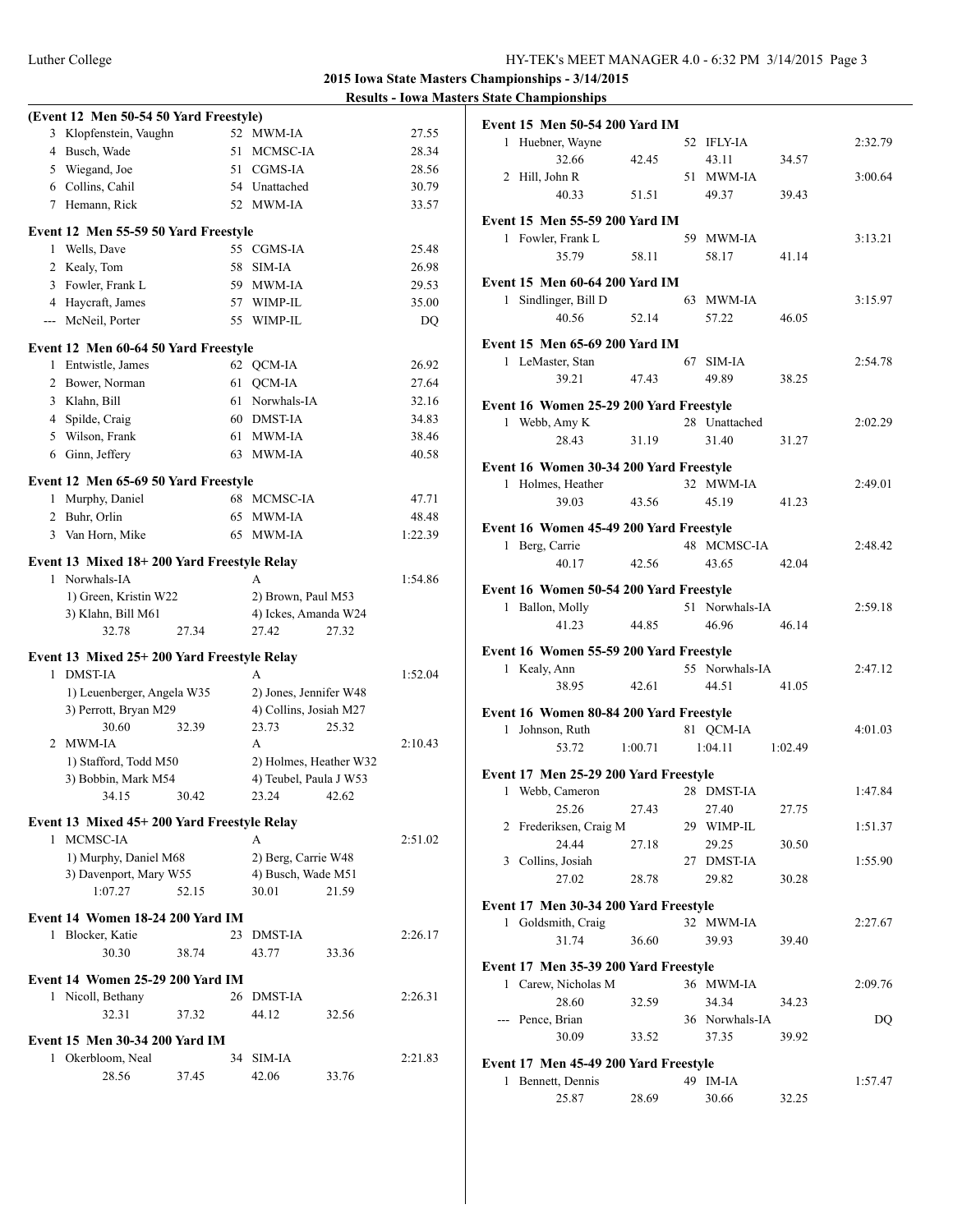|              | (Event 17 Men 45-49 200 Yard Freestyle)  |         |                |       |         |
|--------------|------------------------------------------|---------|----------------|-------|---------|
|              | 2 Dalecky, Todd                          |         | 46 MWM-IA      |       | 2:28.39 |
|              | 32.97                                    | 36.47   | 38.88          | 40.07 |         |
|              | Event 17 Men 50-54 200 Yard Freestyle    |         |                |       |         |
| $\mathbf{1}$ | Brown, Paul                              |         | 53 Norwhals-IA |       | 2:14.23 |
|              | 31.40                                    | 33.56   | 34.77          | 34.50 |         |
|              | 2 Green, Dennis                          |         | 54 MWM-IA      |       | 2:31.47 |
|              | 35.40                                    | 38.79   | 39.78          | 37.50 |         |
|              | 3 Wiegand, Joe                           |         | 51 CGMS-IA     |       | 2:31.92 |
|              | 33.52                                    | 1:18.82 | 39.58          |       |         |
|              | 4 Bobbin, Mark                           |         | 54 MWM-IA      |       | 2:36.36 |
|              | 33.64                                    | 40.69   | 41.99          | 40.04 |         |
|              |                                          |         |                |       |         |
|              | Event 17 Men 55-59 200 Yard Freestyle    |         |                |       |         |
| $\mathbf{1}$ | Kealy, Tom                               |         | 58 SIM-IA      |       | 2:09.51 |
|              | 29.17                                    | 33.14   | 34.08          | 33.12 |         |
|              | 2 Haycraft, James                        |         | 57 WIMP-IL     |       | 3:08.81 |
|              | 41.96                                    | 46.49   | 50.12          | 50.24 |         |
|              | Event 17 Men 60-64 200 Yard Freestyle    |         |                |       |         |
| $\mathbf{1}$ | Fritts, Jack                             |         | 64 MWM-IA      |       | 2:15.40 |
|              | 32.08                                    | 33.67   | 34.88          | 34.77 |         |
|              | 2 Gearhart, Nick                         |         | 63 MWM-IA      |       | 3:02.00 |
|              | 39.14                                    | 48.05   | 47.92          | 46.89 |         |
|              |                                          |         |                |       |         |
|              | Event 17 Men 65-69 200 Yard Freestyle    |         |                |       |         |
|              | 1 Gronemeyer, Steven                     |         | 68 MWM-IA      |       | 3:01.39 |
|              | 41.42                                    | 45.36   | 47.82          | 46.79 |         |
|              | Event 18 Women 18-24 100 Yard Backstroke |         |                |       |         |
|              | 1 MacClain, Dakota                       |         | 23 LMAO-NB     |       | 1:05.44 |
|              | 31.67                                    | 33.77   |                |       |         |
|              |                                          |         |                |       |         |
|              | Event 18 Women 30-34 100 Yard Backstroke |         |                |       |         |
|              | 1 Cord, Brittany                         |         | 32 DMST-IA     |       | 1:21.15 |
|              | 39.22                                    | 41.93   |                |       |         |
|              | Event 19 Men 25-29 100 Yard Backstroke   |         |                |       |         |
|              | 1 Perrott, Bryan                         |         | 29 DMST-IA     |       | 59.80   |
|              | 29.17                                    | 30.63   |                |       |         |
|              |                                          |         |                |       |         |
|              | Event 19 Men 40-44 100 Yard Backstroke   |         |                |       |         |
| 1            | Engle, Chad                              |         | 42 Unattached  |       | 1:05.81 |
|              | 33.04                                    | 32.77   |                |       |         |
|              | Event 19 Men 50-54 100 Yard Backstroke   |         |                |       |         |
|              | 1 Belin, Tom                             |         | 53 MWM-IA      |       | 1:01.61 |
|              | 30.01                                    | 31.60   |                |       |         |
|              |                                          |         |                |       |         |
|              | Event 19 Men 55-59 100 Yard Backstroke   |         |                |       |         |
| 1            | Morsoky, Frank                           |         | 55 MWM-IA      |       | 1:17.59 |
|              | 37.79                                    | 39.80   |                |       |         |
|              | Event 19 Men 60-64 100 Yard Backstroke   |         |                |       |         |
|              | 1 Bower, Norman                          |         | 61 QCM-IA      |       | 1:22.77 |
|              | 38.13                                    | 44.64   |                |       |         |
|              | 2 Gearhart, Nick                         |         | 63 MWM-IA      |       | 1:40.59 |
|              | 48.81                                    | 51.78   |                |       |         |
|              |                                          |         |                |       |         |
|              | Event 19 Men 65-69 100 Yard Backstroke   |         |                |       |         |
| $\mathbf{1}$ | Gronemeyer, Steven                       |         | 68 MWM-IA      |       | 1:42.65 |
|              | 50.22                                    | 52.43   |                |       |         |

| Event 20 Women 18-24 50 Yard Breaststroke |       |                |       |         |
|-------------------------------------------|-------|----------------|-------|---------|
| 1 Ickes, Amanda                           |       | 24 Norwhals-IA |       | 34.77   |
| Event 20 Women 30-34 50 Yard Breaststroke |       |                |       |         |
| 1 Krogmeier, Jennifer                     |       | 33 QCM-IA      |       | 55.67   |
|                                           |       |                |       |         |
| Event 20 Women 35-39 50 Yard Breaststroke |       |                |       |         |
| 1 Huber, Stephanie                        |       | 39 DMST-IA     |       | 40.35   |
| 2 Gullickson, Angela                      |       | 38 DMST-IA     |       | 51.30   |
| Event 20 Women 50-54 50 Yard Breaststroke |       |                |       |         |
| 1 Teubel, Paula J                         |       | 53 MWM-IA      |       | 43.92   |
| 2 Chapman, Melissa                        |       | 51 SIM-IA      |       | 46.34   |
| 3 Ryan, Sara                              |       | 52 QCM-IA      |       | 48.59   |
|                                           |       |                |       |         |
| Event 20 Women 55-59 50 Yard Breaststroke |       |                |       |         |
| 1 Groskopf, Amy                           |       | 56 QCM-IA      |       | 43.51   |
| Event 20 Women 65-69 50 Yard Breaststroke |       |                |       |         |
| McCarthy, Joan<br>1                       |       | 65 QCM-IA      |       | 51.74   |
|                                           |       |                |       |         |
| Event 21 Men 18-24 50 Yard Breaststroke   |       |                |       |         |
| 1 Green, Jackson                          |       | 19 MWM-IA      |       | 32.17   |
| Event 21 Men 25-29 50 Yard Breaststroke   |       |                |       |         |
| 1 Heaton, Justin                          |       | 27 WIMP-IL     |       | 30.65   |
| 2 Crawford, Eric                          |       | 29 DMST-IA     |       | 32.23   |
|                                           |       |                |       |         |
| Event 21 Men 30-34 50 Yard Breaststroke   |       |                |       |         |
| 1 Sinnott, Matt B                         |       | 30 MWM-IA      |       | 31.93   |
| 2 Okerbloom, Neal                         |       | 34 SIM-IA      |       | 33.51   |
| Event 21 Men 45-49 50 Yard Breaststroke   |       |                |       |         |
| 1 Tyler, Christopher                      |       | 45 MWM-IA      |       | 36.55   |
| 2 Hernandez, Brad                         |       | 49 MWM-IA      |       | 39.77   |
| 3 Sweet, Derek                            |       | 47 DMST-IA     |       | 40.64   |
|                                           |       |                |       |         |
| Event 21 Men 50-54 50 Yard Breaststroke   |       |                |       |         |
| 1 Korenak, Andrew                         |       | 50 WMAC-WI     |       | 30.60   |
| 2 Busch, Wade                             |       | 51 MCMSC-IA    |       | 36.18   |
| 3 Klopfenstein, Vaughn                    |       | 52 MWM-IA      |       | 38.93   |
| Event 21 Men 55-59 50 Yard Breaststroke   |       |                |       |         |
| Wells, Dave<br>1                          |       | 55 CGMS-IA     |       | 33.37   |
|                                           |       |                |       |         |
| Event 21 Men 60-64 50 Yard Breaststroke   |       |                |       |         |
| 1 Krismantis, Gene                        |       | 60 WIMP-IL     |       | 34.60   |
| Spurrier, Ron<br>$\mathbf{2}$             | 61    | <b>UC40</b>    |       | 35.48   |
| 3 Klahn, Bill                             | 61    | Norwhals-IA    |       | 36.90   |
| 4 Entwistle, James                        |       | 62 QCM-IA      |       | 38.09   |
| Sindlinger, Bill D<br>5                   |       | 63 MWM-IA      |       | 41.40   |
| Spilde, Craig<br>6                        | 60    | DMST-IA        |       | 48.75   |
| Wilson, Frank<br>7                        | 61    | MWM-IA         |       | 49.92   |
| Event 21 Men 65-69 50 Yard Breaststroke   |       |                |       |         |
| Buhr, Orlin<br>1                          | 65    | MWM-IA         |       | 55.79   |
|                                           |       |                |       |         |
| Event 22 Women 55-59 400 Yard IM          |       |                |       |         |
| 1 Davenport, Mary                         | 55    | MCMSC-IA       |       | 6:28.47 |
| Event 23 Men 25-29 400 Yard IM            |       |                |       |         |
| 1 Collins, Josiah                         | 27    | <b>DMST-IA</b> |       | 4:57.56 |
| 30.36                                     | 34.03 | 37.84          | 37.17 |         |
|                                           |       | 34.52          | 33.41 |         |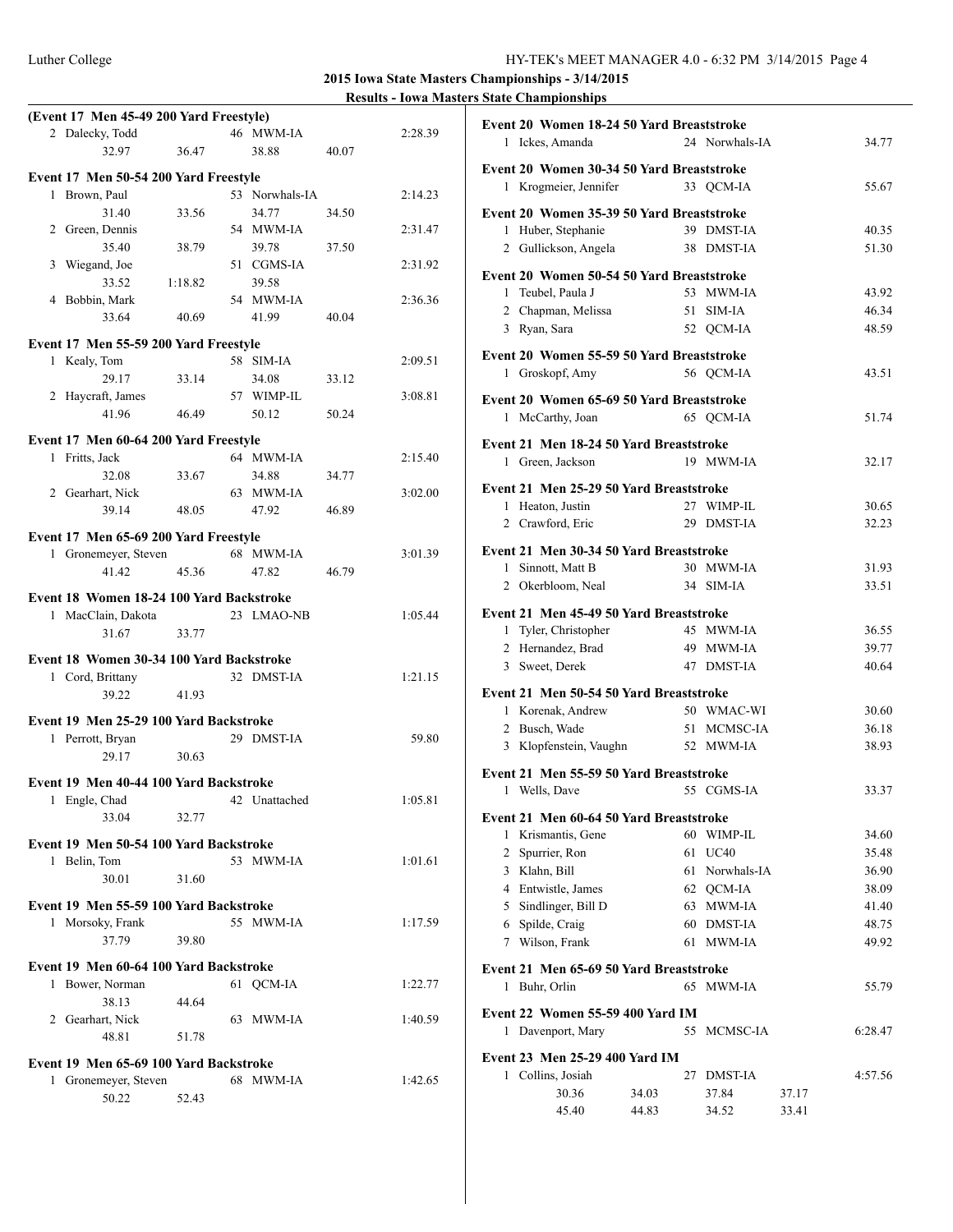| <b>Event 23 Men 50-54 400 Yard IM</b>   |       |                |       |         |
|-----------------------------------------|-------|----------------|-------|---------|
| 1 Belin, Tom                            |       | 53 MWM-IA      |       | 5:06.56 |
| 32.33                                   | 37.18 | 38.97          | 38.47 |         |
| 44.18                                   | 45.22 | 35.80          | 34.41 |         |
| 2 Tuohino, Jeffery                      |       | 54 MWM-IA      |       | 5:59.54 |
| 37.00                                   | 41.62 | 51.47          | 48.92 |         |
| 53.05                                   | 51.56 | 38.83          | 37.09 |         |
|                                         |       |                |       |         |
| Event 23 Men 55-59 400 Yard IM          |       |                |       |         |
| Jones, Brian<br>1                       |       | 57 DMST-IA     |       | 6:05.04 |
| 38.45                                   | 46.08 | 47.95          | 46.49 |         |
| 52.18                                   | 51.80 | 41.36          | 40.73 |         |
|                                         |       |                |       |         |
| Event 24 Women 18-24 500 Yard Freestyle |       |                |       |         |
| 1 Ickes, Amanda                         |       | 24 Norwhals-IA |       | 6:23.36 |
| 32.37                                   | 36.28 | 38.01          | 38.85 |         |
| 39.35                                   | 39.76 | 40.00          | 40.15 |         |
| 39.90                                   | 38.69 |                |       |         |
| 2 Green, Kristin                        |       | 22 Norwhals-IA |       | 6:56.26 |
| 37.81                                   | 41.65 | 42.78          | 43.01 |         |
| 42.56                                   | 43.03 | 42.95          | 42.17 |         |
| 41.63                                   | 38.67 |                |       |         |
|                                         |       |                |       |         |
| Event 24 Women 25-29 500 Yard Freestyle |       |                |       |         |
| 1 Webb, Amy K                           |       | 28 Unattached  |       | 5:34.06 |
| 29.27                                   | 32.69 | 33.50          | 34.32 |         |
| 34.52                                   | 34.15 | 34.55          | 34.34 |         |
| 33.81                                   | 32.91 |                |       |         |
| Event 24 Women 35-39 500 Yard Freestyle |       |                |       |         |
| 1 Elliot, Kate                          |       | 39 DMST-IA     |       | 6:05.88 |
| 31.84                                   | 35.16 | 36.92          | 37.10 |         |
| 36.88                                   | 37.15 | 37.10          | 37.97 |         |
| 38.42                                   | 37.34 |                |       |         |
| 2 Huber, Stephanie                      |       | 39 DMST-IA     |       | 7:16.21 |
|                                         |       |                | 43.87 |         |
| 38.03                                   | 42.23 | 43.32          |       |         |
| 44.64                                   | 44.14 | 45.22          | 45.18 |         |
| 45.70                                   | 43.88 |                |       |         |
| Event 24 Women 45-49 500 Yard Freestyle |       |                |       |         |
| Berg, Carrie<br>1                       |       | 48 MCMSC-IA    |       | 7:29.59 |
| 42.04                                   | 44.26 | 45.67          | 45.93 |         |
| 45.78                                   | 45.69 | 46.17          | 45.67 |         |
| 44.81                                   | 43.57 |                |       |         |
|                                         |       |                |       |         |
| Event 24 Women 50-54 500 Yard Freestyle |       |                |       |         |
| 1 Ballon, Molly                         |       | 51 Norwhals-IA |       | 8:34.29 |
| 47.80                                   | 48.86 | 51.49          | 52.13 |         |
| 55.82                                   | 52.51 | 53.31          | 52.72 |         |
| 52.15                                   | 47.50 |                |       |         |
|                                         |       |                |       |         |
| Event 24 Women 55-59 500 Yard Freestyle |       |                |       |         |
| 1 Kealy, Ann                            |       | 55 Norwhals-IA |       | 7:42.55 |
|                                         | 46.35 | 46.90          | 47.19 |         |
| 41.98                                   |       |                |       |         |
| 47.46                                   | 46.80 | 47.29          | 47.23 |         |

|              | Event 24 Women 80-84 500 Yard Freestyle                  |         |             |         |          |
|--------------|----------------------------------------------------------|---------|-------------|---------|----------|
| 1            | Johnson, Ruth                                            |         | 81 QCM-IA   |         | 10:46.74 |
|              | 56.29                                                    | 1:03.98 | 1:05.21     | 1:05.22 |          |
|              | 1:06.68                                                  | 1:07.01 | 1:06.41     | 1:06.62 |          |
|              | 1:06.22                                                  | 1:03.10 |             |         |          |
|              | Event 25 Men 17 & Under 500 Yard Freestyle               |         |             |         |          |
| 1            | Turner, Brian                                            |         | 10 MWM-IA   |         | 10:54.04 |
|              | 53.09                                                    | 1:02.05 | 1:07.27     | 1:08.53 |          |
|              | 1:06.36                                                  | 1:06.01 | 1:08.00     | 1:09.59 |          |
|              | 1:08.88                                                  | 1:04.26 |             |         |          |
|              | Event 25 Men 30-34 500 Yard Freestyle                    |         |             |         |          |
| $\mathbf{1}$ | Goldsmith, Craig                                         |         | 32 MWM-IA   |         | 6:49.91  |
|              | 34.30                                                    | 37.88   | 39.28       | 41.30   |          |
|              | 41.88                                                    | 42.11   | 44.06       | 43.79   |          |
|              | 43.65                                                    | 41.66   |             |         |          |
|              |                                                          |         |             |         |          |
|              | Event 25 Men 50-54 500 Yard Freestyle                    |         | 52 IFLY-IA  |         |          |
| 1            | Huebner, Wayne<br>34.07                                  | 36.84   | 37.88       | 38.02   | 6:08.55  |
|              | 37.72                                                    | 37.61   | 37.49       | 37.49   |          |
|              | 36.96                                                    | 34.47   |             |         |          |
|              | 2 Hill, John R                                           |         | 51 MWM-IA   |         | 6:39.36  |
|              | 36.41                                                    | 38.99   | 40.35       | 40.95   |          |
|              | 40.17                                                    | 40.74   | 40.57       | 40.65   |          |
|              | 40.79                                                    | 39.74   |             |         |          |
| 3            | Green, Dennis                                            |         | 54 MWM-IA   |         | 6:45.56  |
|              | 36.27                                                    | 39.71   | 41.14       | 41.59   |          |
|              | 42.11                                                    | 41.59   | 41.21       | 42.21   |          |
|              | 41.27                                                    | 38.46   |             |         |          |
|              |                                                          |         |             |         |          |
| 1            | Event 25 Men 55-59 500 Yard Freestyle<br>Haycraft, James |         | 57 WIMP-IL  |         | 8:32.48  |
|              | 45.73                                                    | 50.59   | 52.55       | 52.85   |          |
|              | 52.80                                                    | 52.26   | 52.58       | 52.94   |          |
|              | 51.78                                                    | 48.40   |             |         |          |
|              |                                                          |         |             |         |          |
|              | Event 25 Men 60-64 500 Yard Freestyle                    |         |             |         |          |
| 1            | Fritts, Jack                                             |         | 64 MWM-IA   |         | 6:02.27  |
|              | 33.72                                                    | 36.11   | 36.42       | 36.64   |          |
|              | 36.66                                                    | 37.12   | 37.09       | 36.68   |          |
|              | 36.60                                                    | 35.23   |             |         |          |
|              | Event 25 Men 65-69 500 Yard Freestyle                    |         |             |         |          |
|              | 1 LeMaster, Stan                                         |         | 67 SIM-IA   |         | 6:35.14  |
|              | 36.36                                                    | 39.89   | 40.17       | 40.31   |          |
|              | 39.79                                                    | 39.46   | 40.05       | 40.42   |          |
|              | 39.28                                                    | 39.41   |             |         |          |
|              | 2 Murphy, Daniel                                         |         | 68 MCMSC-IA |         | 9:27.64  |
|              | 53.19                                                    | 57.20   | 59.68       | 58.72   |          |
|              | 56.45                                                    | 57.45   | 57.45       | 58.22   |          |
|              | 55.00                                                    | 54.28   |             |         |          |
|              | Event 26 Women 18-24 50 Yard Butterfly                   |         |             |         |          |
| 1            | Blocker, Katie                                           |         | 23 DMST-IA  |         | 28.88    |
|              | Event 26 Women 35-39 50 Yard Butterfly                   |         |             |         |          |
| 1            | Elliot, Kate                                             |         | 39 DMST-IA  |         | 32.22    |
|              |                                                          |         |             |         |          |
|              | Event 26 Women 50-54 50 Yard Butterfly                   |         |             |         |          |
| 1            | Ryan, Sara                                               |         | 52 QCM-IA   |         | 43.47    |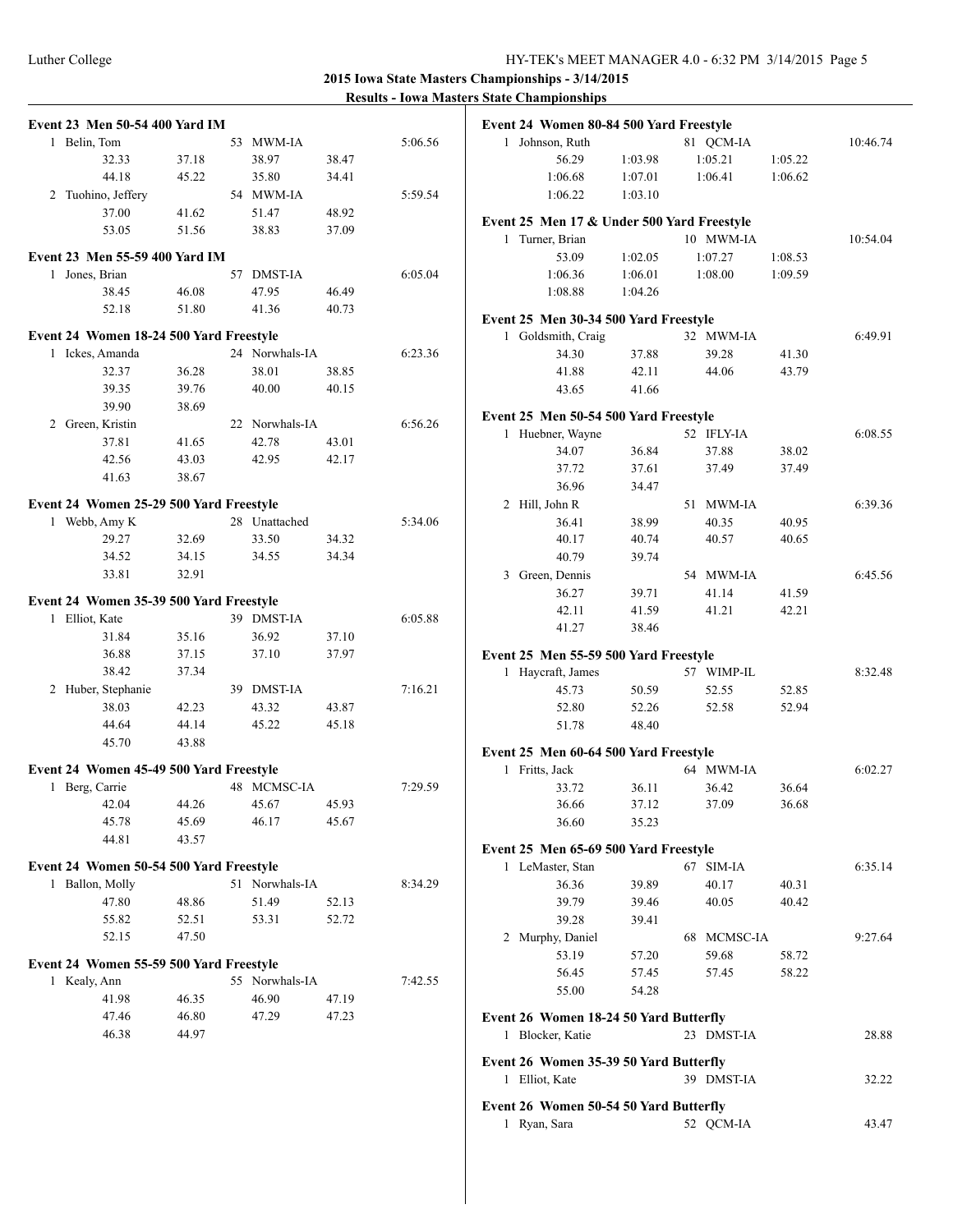|   | Event 26 Women 55-59 50 Yard Butterfly<br>1 Davenport, Mary        |       | 55 MCMSC-IA                     | 39.96          |
|---|--------------------------------------------------------------------|-------|---------------------------------|----------------|
|   | Event 27 Men 25-29 50 Yard Butterfly                               |       |                                 |                |
|   | 1 Crawford, Eric                                                   |       | 29 DMST-IA                      | 24.98          |
|   | Event 27 Men 30-34 50 Yard Butterfly<br>1 Sinnott, Matt B          |       | 30 MWM-IA                       | 26.09          |
|   | Event 27 Men 35-39 50 Yard Butterfly                               |       |                                 |                |
|   | 1 Buckheister, Tom                                                 |       | 37 Norwhals-IA                  | 27.68          |
|   | 2 Pence, Brian                                                     |       | 36 Norwhals-IA                  | 28.07          |
|   | Event 27 Men 45-49 50 Yard Butterfly                               |       |                                 |                |
|   | 1 Tyler, Christopher                                               |       | 45 MWM-IA                       | 27.81          |
|   | Event 27 Men 50-54 50 Yard Butterfly                               |       |                                 |                |
|   | 1 Tuohino, Jeffery                                                 |       | 54 MWM-IA                       | 30.08          |
|   | 2 Wiegand, Joe                                                     |       | 51 CGMS-IA                      | 30.69          |
|   | 3 Brown, Paul<br>4 Collins, Cahil                                  |       | 53 Norwhals-IA<br>54 Unattached | 31.25<br>33.50 |
|   |                                                                    |       |                                 |                |
|   | Event 27 Men 55-59 50 Yard Butterfly                               |       |                                 |                |
|   | 1 Wells, Dave                                                      |       | 55 CGMS-IA                      | 27.96          |
|   | 2 Fowler, Frank L                                                  |       | 59 MWM-IA                       | 30.83          |
|   | 3 Kealy, Tom<br>4 Jones, Brian                                     |       | 58 SIM-IA                       | 30.84          |
|   |                                                                    |       | 57 DMST-IA                      | 35.00          |
|   | Event 27 Men 60-64 50 Yard Butterfly                               |       |                                 |                |
|   | 1 Sindlinger, Bill D                                               |       | 63 MWM-IA                       | 35.74          |
|   | 2 Bower, Norman                                                    |       | 61 QCM-IA                       | 36.79          |
|   | Event 28 Women 18-24 100 Yard Breaststroke                         |       |                                 |                |
|   |                                                                    |       |                                 |                |
|   | --- Ickes, Amanda                                                  |       | 24 Norwhals-IA                  | DQ             |
|   |                                                                    |       |                                 |                |
|   | Event 28 Women 35-39 100 Yard Breaststroke<br>--- Huber, Stephanie |       | 39 DMST-IA                      | DQ             |
|   |                                                                    |       |                                 |                |
|   | Event 28 Women 45-49 100 Yard Breaststroke                         |       |                                 |                |
|   | 1 Berg, Carrie                                                     |       | 48 MCMSC-IA                     | 1:48.18        |
|   | 53.92<br>54.26                                                     |       |                                 |                |
|   | Event 28 Women 50-54 100 Yard Breaststroke                         |       |                                 |                |
|   | --- Chapman, Melissa                                               |       | 51 SIM-IA                       | DQ             |
|   | Event 28 Women 55-59 100 Yard Breaststroke                         |       |                                 |                |
|   | 1 Davenport, Mary                                                  |       | 55 MCMSC-IA                     | 1:29.74        |
|   | 44.33                                                              | 45.41 |                                 |                |
|   | 2 Groskopf, Amy                                                    |       | 56 QCM-IA                       | 1:37.10        |
|   | 44.89                                                              | 52.21 |                                 |                |
|   | Event 29 Men 18-24 100 Yard Breaststroke                           |       |                                 |                |
|   | 1 Green, Jackson                                                   |       | 19 MWM-IA                       | 1:12.62        |
|   | 33.19                                                              | 39.43 |                                 |                |
|   | Event 29 Men 25-29 100 Yard Breaststroke                           |       |                                 |                |
|   | 1 Frederiksen, Craig M                                             |       | 29 WIMP-IL                      | 1:02.32        |
|   | 29.29                                                              | 33.03 |                                 |                |
|   | 2 Heaton, Justin                                                   |       | 27 WIMP-IL                      | 1:07.30        |
|   | 31.12                                                              | 36.18 |                                 |                |
|   | Event 29 Men 45-49 100 Yard Breaststroke                           |       |                                 |                |
| 1 | Sweet, Derek<br>43.40                                              | 45.53 | 47 DMST-IA                      | 1:28.93        |

|                                                                                                | Event 29 Men 50-54 100 Yard Breaststroke                  |       |    |                        |         |
|------------------------------------------------------------------------------------------------|-----------------------------------------------------------|-------|----|------------------------|---------|
|                                                                                                | 1 Korenak, Andrew                                         |       |    | 50 WMAC-WI             | 1:10.97 |
|                                                                                                | 33.31<br>2 Batstone, Andy                                 | 37.66 |    | 50 DMST-IA             | 1:15.53 |
|                                                                                                | 35.81                                                     | 39.72 |    |                        |         |
| 3                                                                                              | Huebner, Wayne                                            |       | 52 | IFLY-IA                | 1:18.27 |
|                                                                                                | 36.92                                                     | 41.35 |    |                        |         |
|                                                                                                | 4 Busch, Wade<br>37.17                                    | 42.76 |    | 51 MCMSC-IA            | 1:19.93 |
|                                                                                                |                                                           |       |    |                        |         |
|                                                                                                | Event 29 Men 55-59 100 Yard Breaststroke                  |       |    |                        |         |
| 1                                                                                              | Morsoky, Frank                                            |       |    | 55 MWM-IA              | 1:19.50 |
|                                                                                                | 37.51                                                     | 41.99 |    |                        |         |
|                                                                                                | Event 29 Men 60-64 100 Yard Breaststroke                  |       |    |                        |         |
|                                                                                                | 1 Krismantis, Gene                                        |       |    | 60 WIMP-IL             | 1:20.14 |
|                                                                                                | 37.78                                                     | 42.36 |    |                        |         |
|                                                                                                | 2 Spurrier, Ron                                           |       | 61 | <b>UC40</b>            | 1:20.15 |
|                                                                                                | 37.42                                                     | 42.73 |    |                        |         |
| 3                                                                                              | Klahn, Bill                                               |       | 61 | Norwhals-IA            | 1:25.90 |
| $\frac{1}{2} \left( \frac{1}{2} \right) \left( \frac{1}{2} \right) \left( \frac{1}{2} \right)$ | 41.00<br>Sindlinger, Bill D                               | 44.90 | 63 | MWM-IA                 | DQ      |
|                                                                                                | 45.06                                                     | 49.69 |    |                        |         |
|                                                                                                |                                                           |       |    |                        |         |
|                                                                                                | Event 29 Men 65-69 100 Yard Breaststroke                  |       |    |                        |         |
|                                                                                                | 1 LeMaster, Stan                                          |       |    | 67 SIM-IA              | 1:29.40 |
|                                                                                                | 42.98                                                     | 46.42 |    |                        |         |
|                                                                                                | Event 30 Mixed 18+200 Yard Medley Relay                   |       |    |                        |         |
|                                                                                                | 1 Norwhals-IA                                             |       |    | A                      | 2:26.55 |
|                                                                                                | 1) Ickes, Amanda W24                                      |       |    | 2) Klahn, Bill M61     |         |
|                                                                                                | 3) Green, Kristin W22                                     |       |    | 4) Brown, Paul M53     |         |
|                                                                                                | 35.34                                                     | 41.40 |    | 38.79<br>31.02         |         |
|                                                                                                | Event 30 Mixed 25+ 200 Yard Medley Relay                  |       |    |                        |         |
| 1                                                                                              | <b>DMST-IA</b>                                            |       |    | A                      | 2:15.64 |
|                                                                                                | 1) Cord, Brittany W32                                     |       |    | 2) Batstone, Andy M50  |         |
|                                                                                                | 3) Elliot, Kate W39                                       |       |    | 4) Jones, Brian M57    |         |
|                                                                                                | 38.37<br>2 MWM-IA                                         | 36.15 |    | 32.12<br>29.00<br>A    |         |
|                                                                                                | 1) Holmes, Heather W32                                    |       |    | 2) Hill, John R M51    | 2:30.13 |
|                                                                                                | 3) Carew, Nicholas M M36                                  |       |    | 4) Teubel, Paula J W53 |         |
|                                                                                                | 40.29 42.55                                               |       |    | 28.74 38.55            |         |
|                                                                                                |                                                           |       |    |                        |         |
| $\mathbf{1}$                                                                                   | Event 30 Mixed 45+ 200 Yard Medley Relay<br>MCMSC-IA      |       |    | A                      | 2:48.30 |
|                                                                                                | 1) Berg, Carrie W48                                       |       |    | 2) Busch, Wade M51     |         |
|                                                                                                | 3) Davenport, Mary W55                                    |       |    | 4) Murphy, Daniel M68  |         |
|                                                                                                | 42.53                                                     | 39.51 |    | 45.93<br>40.33         |         |
|                                                                                                |                                                           |       |    |                        |         |
| 1                                                                                              | Event 31 Women 18-24 100 Yard Freestyle<br>Blocker, Katie |       | 23 | <b>DMST-IA</b>         | 57.26   |
|                                                                                                | 27.54                                                     | 29.72 |    |                        |         |
|                                                                                                | 2 Green, Kristin                                          |       |    | 22 Norwhals-IA         | 1:09.84 |
|                                                                                                | 33.53                                                     | 36.31 |    |                        |         |
|                                                                                                |                                                           |       |    |                        |         |
| 1                                                                                              | Event 31 Women 25-29 100 Yard Freestyle<br>Webb, Amy K    |       |    | 28 Unattached          | 56.95   |
|                                                                                                | 27.43                                                     | 29.52 |    |                        |         |
| 2                                                                                              | Meinholz, Laurie                                          |       | 28 | <b>DMST-IA</b>         | 1:19.19 |
|                                                                                                |                                                           |       |    |                        |         |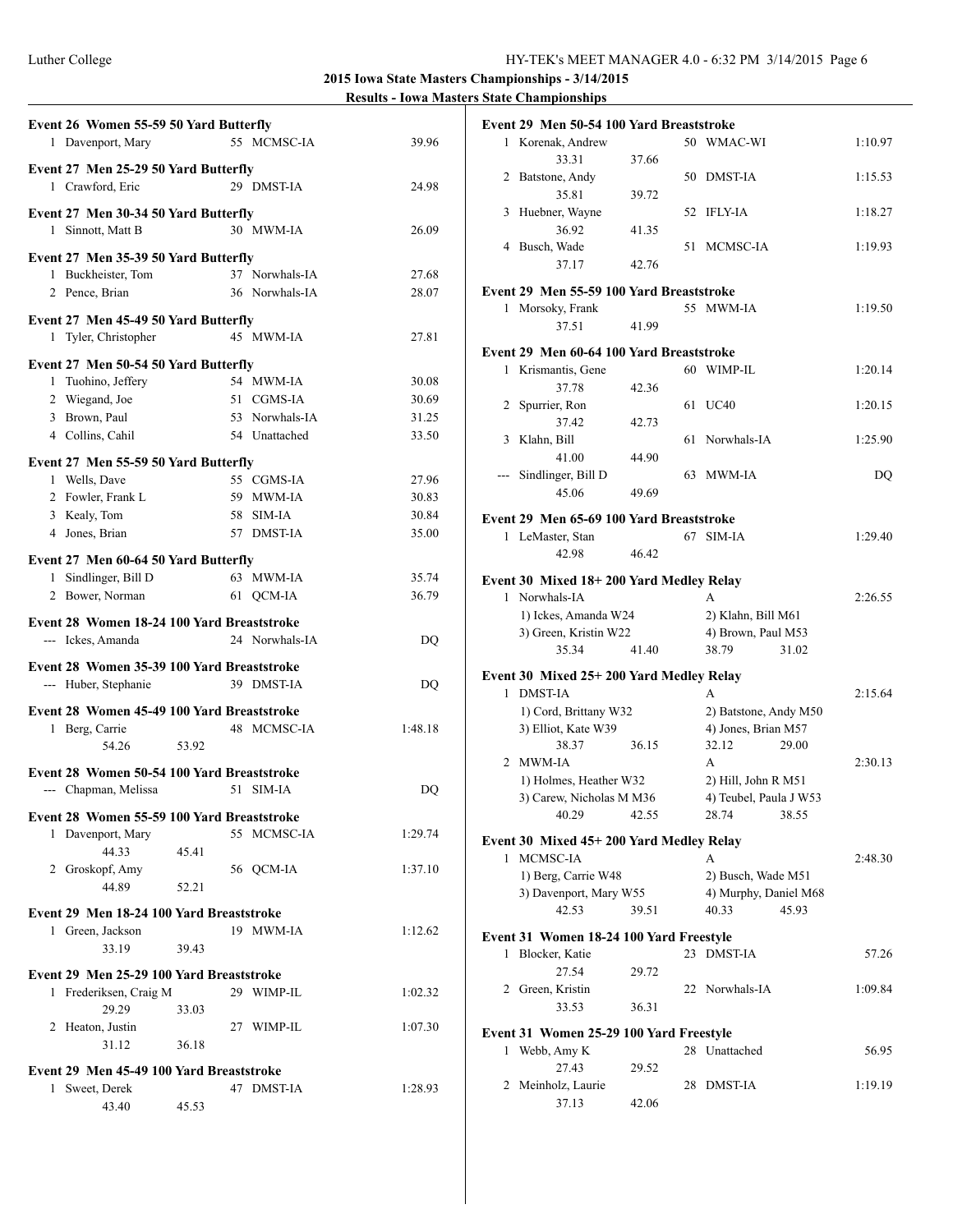#### Luther College HY-TEK's MEET MANAGER 4.0 - 6:32 PM 3/14/2015 Page 7

**2015 Iowa State Masters Championships - 3/14/2015**

|                                         |       |                | Results - Towa masters state Championships |                                         |       |                |           |
|-----------------------------------------|-------|----------------|--------------------------------------------|-----------------------------------------|-------|----------------|-----------|
|                                         |       |                |                                            | 3 Pence, Brian                          |       | 36 Norwhals-IA | 1:01.32   |
| Event 31 Women 30-34 100 Yard Freestyle |       |                |                                            | 29.30                                   | 32.02 |                |           |
| 1 Cord, Brittany                        |       | 32 DMST-IA     | 1:08.96                                    |                                         |       |                |           |
| 32.93                                   | 36.03 |                |                                            | Event 32 Men 45-49 100 Yard Freestyle   |       |                |           |
| 2 Holmes, Heather                       |       | 32 MWM-IA      | 1:16.63                                    | 1 Bennett, Dennis                       |       | 49 IM-IA       | 52.00     |
| 36.55                                   | 40.08 |                |                                            | 24.41                                   | 27.59 |                |           |
| Event 31 Women 35-39 100 Yard Freestyle |       |                |                                            | 2 Dalecky, Todd                         |       | 46 MWM-IA      | 1:02.35   |
| 1 Leuenberger, Angela                   |       | 35 DMST-IA     | 1:12.03                                    | 29.98                                   | 32.37 |                |           |
| 34.30                                   | 37.73 |                |                                            | Event 32 Men 50-54 100 Yard Freestyle   |       |                |           |
|                                         |       |                |                                            | 1 Brown, Paul                           |       | 53 Norwhals-IA | 1:00.56   |
| Event 31 Women 45-49 100 Yard Freestyle |       |                |                                            |                                         |       |                |           |
| 1 Jones, Jennifer                       |       | 48 DMST-IA     | 1:11.80                                    | 29.31                                   | 31.25 |                |           |
| 33.83                                   | 37.97 |                |                                            | 2 Klopfenstein, Vaughn                  |       | 52 MWM-IA      | 1:04.04   |
|                                         |       |                |                                            | 30.27                                   | 33.77 |                |           |
| Event 31 Women 50-54 100 Yard Freestyle |       |                |                                            | 3 Green, Dennis                         |       | 54 MWM-IA      | 1:06.76   |
| 1 Ballon, Molly                         |       | 51 Norwhals-IA | 1:20.62                                    | 32.73                                   | 34.03 |                |           |
| 38.21                                   | 42.41 |                |                                            | 4 Busch, Wade                           |       | 51 MCMSC-IA    | 1:07.09   |
| 2 Teubel, Paula J                       |       | 53 MWM-IA      | 1:26.24                                    | 31.17                                   | 35.92 |                |           |
| 40.39                                   | 45.85 |                |                                            | 5 Wiegand, Joe                          |       | 51 CGMS-IA     | 1:07.30   |
| 3 Wiegand, Jennifer                     |       | 54 CGMS-IA     | 1:46.48                                    | 30.62                                   | 36.68 |                |           |
| 47.97                                   | 58.51 |                |                                            | 6 Bobbin, Mark                          |       | 54 MWM-IA      | 1:07.56   |
|                                         |       |                |                                            | 31.82                                   | 35.74 |                |           |
| Event 31 Women 55-59 100 Yard Freestyle |       |                |                                            | 7 Hemann, Rick                          |       | 52 MWM-IA      | 1:15.05   |
| 1 Kealy, Ann                            |       | 55 Norwhals-IA | 1:16.97                                    | 36.10                                   | 38.95 |                |           |
| 37.07                                   | 39.90 |                |                                            |                                         |       |                |           |
| 2 Groskopf, Amy                         |       | 56 QCM-IA      | 1:20.56                                    | Event 32 Men 55-59 100 Yard Freestyle   |       |                |           |
| 37.33                                   | 43.23 |                |                                            | 1 Kealy, Tom                            |       | 58 SIM-IA      | 1:00.10   |
| Event 31 Women 65-69 100 Yard Freestyle |       |                |                                            | 28.31                                   | 31.79 |                |           |
| 1 Smith, Pat                            |       | 67 Norwhals-IA | 1:28.67                                    | 2 Morsoky, Frank                        |       | 55 MWM-IA      | 1:00.85   |
|                                         |       |                |                                            | 29.53                                   | 31.32 |                |           |
| 42.96                                   | 45.71 |                |                                            | 3 Boothe, Frank                         |       | 58 WIMP-IL     | 1:03.32   |
| 2 McCarthy, Joan                        |       | 65 QCM-IA      | 1:33.71                                    | 30.96                                   | 32.36 |                |           |
| 44.71                                   | 49.00 |                |                                            | 4 Fowler, Frank L                       |       | 59 MWM-IA      | 1:06.83   |
| Event 31 Women 80-84 100 Yard Freestyle |       |                |                                            | 31.26                                   | 35.57 |                |           |
| 1 Johnson, Ruth                         |       | 81 QCM-IA      | 1:50.98                                    | 5 Haycraft, James                       |       | 57 WIMP-IL     | 1:23.70   |
| 52.95                                   | 58.03 |                |                                            | 38.78                                   | 44.92 |                |           |
|                                         |       |                |                                            | --- McNeil, Porter                      |       | 55 WIMP-IL     | <b>DQ</b> |
| Event 32 Men 25-29 100 Yard Freestyle   |       |                |                                            |                                         |       |                |           |
| 1 Webb, Cameron                         |       | 28 DMST-IA     | 48.93                                      | Event 32 Men 60-64 100 Yard Freestyle   |       |                |           |
| 24.28                                   | 24.65 |                |                                            | 1 Entwistle, James                      |       | 62 QCM-IA      | 1:03.01   |
| 2 Frederiksen, Craig M                  |       | 29 WIMP-IL     | 50.29                                      | 30.16                                   | 32.85 |                |           |
| 24.27 26.02                             |       |                |                                            | 2 Spilde, Craig                         |       | 60 DMST-IA     | 1:21.97   |
| 3 Perrott, Bryan                        |       | 29 DMST-IA     | 51.20                                      | 36.48                                   | 45.49 |                |           |
| 24.76                                   | 26.44 |                |                                            | 3 Ginn, Jeffery                         |       | 63 MWM-IA      | 1:35.51   |
| 4 Crawford, Eric                        |       | 29 DMST-IA     | 52.92                                      | 45.81                                   | 49.70 |                |           |
| 24.75                                   | 28.17 |                |                                            |                                         |       |                |           |
| 5 Heaton, Justin                        |       | 27 WIMP-IL     | 58.13                                      | Event 32 Men 65-69 100 Yard Freestyle   |       |                |           |
| 27.51                                   | 30.62 |                |                                            | 1 Gronemeyer, Steven                    |       | 68 MWM-IA      | 1:21.03   |
|                                         |       |                |                                            | 38.95                                   | 42.08 |                |           |
| Event 32 Men 30-34 100 Yard Freestyle   |       |                |                                            | 2 Murphy, Daniel                        |       | 68 MCMSC-IA    | 1:42.06   |
| 1 Okerbloom, Neal                       |       | 34 SIM-IA      | 54.94                                      | 48.11                                   | 53.95 |                |           |
| 26.10                                   | 28.84 |                |                                            |                                         |       |                |           |
| 2 Goldsmith, Craig                      |       | 32 MWM-IA      | 1:08.14                                    | Event 33 Women 18-24 50 Yard Backstroke |       |                |           |
| 31.67                                   | 36.47 |                |                                            | 1 MacClain, Dakota                      |       | 23 LMAO-NB     | 30.54     |
|                                         |       |                |                                            | 2 Blocker, Katie                        |       | 23 DMST-IA     | 33.17     |
| Event 32 Men 35-39 100 Yard Freestyle   |       |                |                                            | Event 33 Women 50-54 50 Yard Backstroke |       |                |           |
| 1 Carew, Nicholas M                     |       | 36 MWM-IA      | 56.19                                      | 1 Ryan, Sara                            |       | 52 QCM-IA      | 45.96     |
| 26.90                                   | 29.29 |                |                                            |                                         |       | 51 Norwhals-IA |           |
| 2 Buckheister, Tom                      |       | 37 Norwhals-IA | 56.34                                      | 2 Ballon, Molly                         |       |                | 58.27     |
| 26.45                                   | 29.89 |                |                                            | Event 33 Women 65-69 50 Yard Backstroke |       |                |           |
|                                         |       |                |                                            | 1 McCarthy, Joan                        |       | 65 QCM-IA      | 53.88     |
|                                         |       |                |                                            |                                         |       |                |           |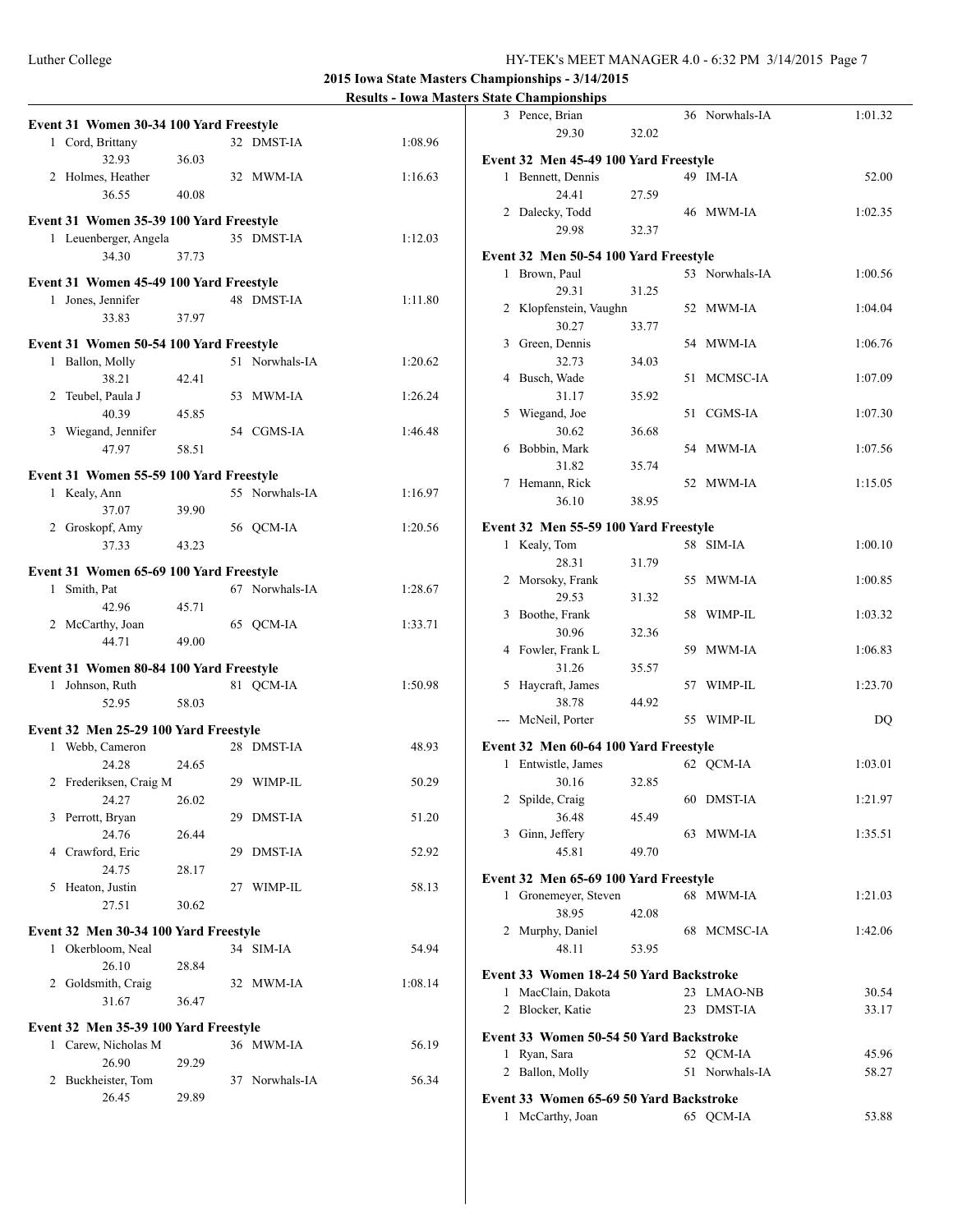|                                  | (Event 33 Women 65-69 50 Yard Backstroke)                  |         |    |                        |       |           |
|----------------------------------|------------------------------------------------------------|---------|----|------------------------|-------|-----------|
|                                  | 2 Smith, Pat                                               |         |    | 67 Norwhals-IA         |       | 1:05.79   |
|                                  |                                                            |         |    |                        |       |           |
|                                  | Event 34 Men 25-29 50 Yard Backstroke<br>1 Collins, Josiah |         |    | 27 DMST-IA             |       |           |
|                                  |                                                            |         |    |                        |       | 28.76     |
|                                  | Event 34 Men 30-34 50 Yard Backstroke                      |         |    |                        |       |           |
|                                  | 1 Sinnott, Matt B                                          |         |    | 30 MWM-IA              |       | 29.21     |
|                                  | 2 Goldsmith, Craig                                         |         |    | 32 MWM-IA              |       | 39.79     |
|                                  | Event 34 Men 45-49 50 Yard Backstroke                      |         |    |                        |       |           |
|                                  | 1 Tyler, Christopher                                       |         |    | 45 MWM-IA              |       | 32.10     |
|                                  |                                                            |         |    |                        |       |           |
|                                  | Event 34 Men 50-54 50 Yard Backstroke                      |         |    |                        |       |           |
|                                  | 1 Belin, Tom                                               |         |    | 53 MWM-IA              |       | 28.64     |
|                                  | 2 Klopfenstein, Vaughn                                     |         |    | 52 MWM-IA<br>54 MWM-IA |       | 38.59     |
|                                  | 3 Bobbin, Mark                                             |         |    |                        |       | 39.94     |
|                                  | Event 34 Men 55-59 50 Yard Backstroke                      |         |    |                        |       |           |
|                                  | --- Wells, Dave                                            |         |    | 55 CGMS-IA             |       | DQ        |
|                                  | Event 34 Men 60-64 50 Yard Backstroke                      |         |    |                        |       |           |
|                                  | 1 Bower, Norman                                            |         |    | 61 QCM-IA              |       | 36.47     |
|                                  |                                                            |         |    |                        |       |           |
|                                  | Event 36 Men 50-54 200 Yard Butterfly                      |         |    |                        |       |           |
|                                  | 1 Tuohino, Jeffery                                         |         |    | 54 MWM-IA              |       | 2:51.45   |
|                                  | 37.73                                                      | 43.88   |    | 45.12                  | 44.72 |           |
|                                  | Event 37 Women 18-24 100 Yard IM                           |         |    |                        |       |           |
|                                  | 1 MacClain, Dakota                                         |         |    | 23 LMAO-NB             |       | 1:08.74   |
|                                  | 30.76                                                      | 37.98   |    |                        |       |           |
|                                  | 2 Blocker, Katie                                           |         |    | 23 DMST-IA             |       | 1:09.55   |
|                                  | 31.75                                                      | 37.80   |    |                        |       |           |
|                                  | 3 Green, Kristin                                           |         |    | 22 Norwhals-IA         |       | 1:22.26   |
|                                  | 37.47                                                      | 44.79   |    |                        |       |           |
|                                  | --- Ickes, Amanda                                          |         |    | 24 Norwhals-IA         |       | DQ        |
|                                  | Event 37 Women 25-29 100 Yard IM                           |         |    |                        |       |           |
|                                  | 1 Nicoll, Bethany                                          |         |    | 26 DMST-IA             |       | 1:09.76   |
|                                  | 32.03                                                      | 37.73   |    |                        |       |           |
|                                  | Event 37 Women 30-34 100 Yard IM                           |         |    |                        |       |           |
|                                  | 1 Cord, Brittany                                           |         |    | 32 DMST-IA             |       | 1:24.09   |
|                                  | 40.48                                                      | 43.61   |    |                        |       |           |
|                                  |                                                            |         |    |                        |       |           |
|                                  | Event 37 Women 35-39 100 Yard IM                           |         |    |                        |       |           |
|                                  | 1 Elliot, Kate                                             |         |    | 39 DMST-IA             |       | 1:12.99   |
| 2                                | 33.65                                                      | 39.34   | 35 | <b>DMST-IA</b>         |       | 1:23.57   |
|                                  | Leuenberger, Angela<br>37.47                               | 46.10   |    |                        |       |           |
|                                  | 3 Gullickson, Angela                                       |         | 38 | DMST-IA                |       | 1:56.27   |
|                                  | 48.68                                                      | 1:07.59 |    |                        |       |           |
| $--$                             | Huber, Stephanie                                           |         |    | 39 DMST-IA             |       | DQ        |
|                                  |                                                            |         |    |                        |       |           |
| Event 37 Women 45-49 100 Yard IM |                                                            |         |    |                        |       |           |
|                                  | 1 Berg, Carrie                                             |         | 48 | MCMSC-IA               |       | 1:32.96   |
| 44.71<br>48.25                   |                                                            |         |    |                        |       |           |
| Event 37 Women 50-54 100 Yard IM |                                                            |         |    |                        |       |           |
|                                  | --- Ryan, Sara                                             |         | 52 | QCM-IA                 |       | DQ        |
| $- - -$                          | Chapman, Melissa                                           |         | 51 | $SIM-IA$               |       | <b>DQ</b> |

|                                | <b>Event 37 Women 55-59 100 Yard IM</b> |         |    |                |         |
|--------------------------------|-----------------------------------------|---------|----|----------------|---------|
|                                | 1 Davenport, Mary                       |         |    | 55 MCMSC-IA    | 1:26.53 |
|                                | 42.70                                   | 43.83   |    |                |         |
|                                | 2 Groskopf, Amy                         |         |    | 56 QCM-IA      | 1:36.79 |
|                                | 48.11                                   | 48.68   |    |                |         |
|                                | Event 37 Women 65-69 100 Yard IM        |         |    |                |         |
|                                | 1 Smith, Pat                            |         |    | 67 Norwhals-IA | 2:00.06 |
|                                | 56.76                                   | 1:03.30 |    |                |         |
|                                | Event 38 Men 18-24 100 Yard IM          |         |    |                |         |
|                                | 1 Green, Jackson                        |         |    | 19 MWM-IA      | 1:05.88 |
|                                | 30.59                                   | 35.29   |    |                |         |
|                                | Event 38 Men 25-29 100 Yard IM          |         |    |                |         |
|                                | 1 Perrott, Bryan                        |         |    | 29 DMST-IA     | 1:01.53 |
|                                | 28.42                                   | 33.11   |    |                |         |
|                                | 2 Heaton, Justin                        |         |    | 27 WIMP-IL     | 1:04.72 |
|                                | 31.00<br>--- Webb, Cameron              | 33.72   | 28 | DMST-IA        | DQ      |
|                                |                                         |         |    |                |         |
|                                | Event 38 Men 35-39 100 Yard IM          |         |    |                |         |
|                                | 1 Buckheister, Tom<br>30.99             | 36.28   |    | 37 Norwhals-IA | 1:07.27 |
|                                |                                         |         |    |                |         |
|                                | Event 38 Men 45-49 100 Yard IM          |         |    |                |         |
| 1                              | Tyler, Christopher                      |         |    | 45 MWM-IA      | 1:07.71 |
|                                | 30.93<br>2 Dalecky, Todd                | 36.78   |    | 46 MWM-IA      | 1:15.49 |
|                                | 36.44                                   | 39.05   |    |                |         |
|                                | 3 Hernandez, Brad                       |         |    | 49 MWM-IA      | 1:22.06 |
|                                | 38.11                                   | 43.95   |    |                |         |
|                                | Event 38 Men 50-54 100 Yard IM          |         |    |                |         |
| 1                              | Belin, Tom                              |         |    | 53 MWM-IA      | 1:04.71 |
|                                | 29.91                                   | 34.80   |    |                |         |
|                                | 2 Brown, Paul                           |         |    | 53 Norwhals-IA | 1:09.60 |
|                                | 33.04                                   | 36.56   |    |                |         |
|                                | 3 Korenak, Andrew                       |         |    | 50 WMAC-WI     | 1:09.89 |
|                                | 34.48                                   | 35.41   |    |                |         |
|                                | 4 Batstone, Andy                        |         |    | 50 DMST-IA     | 1:10.47 |
|                                | 34.00                                   | 36.47   |    |                |         |
|                                | 5 Collins, Cahil<br>36.19               | 41.64   |    | 54 Unattached  | 1:17.83 |
|                                | 6 Busch, Wade                           |         | 51 | MCMSC-IA       | 1:24.15 |
|                                | 42.44                                   | 41.71   |    |                |         |
|                                | <b>Event 38 Men 55-59 100 Yard IM</b>   |         |    |                |         |
|                                | 1 Wells, Dave                           |         | 55 | CGMS-IA        | 1:06.77 |
|                                | 31.28                                   | 35.49   |    |                |         |
| 2                              | Morsoky, Frank                          |         | 55 | MWM-IA         | 1:10.94 |
|                                | 33.84                                   | 37.10   |    |                |         |
| 3                              | Jones, Brian                            |         | 57 | <b>DMST-IA</b> | 1:19.01 |
|                                | 36.47                                   | 42.54   |    |                |         |
|                                | Boothe, Frank                           |         | 58 | WIMP-IL        | DQ      |
| Event 38 Men 60-64 100 Yard IM |                                         |         |    |                |         |
| 1                              | Entwistle, James                        |         | 62 | QCM-IA         | 1:17.36 |
|                                |                                         |         |    |                |         |
|                                | 37.01                                   | 40.35   |    |                |         |
| 2                              | Sindlinger, Bill D<br>40.56             | 45.73   | 63 | <b>MWM-IA</b>  | 1:26.29 |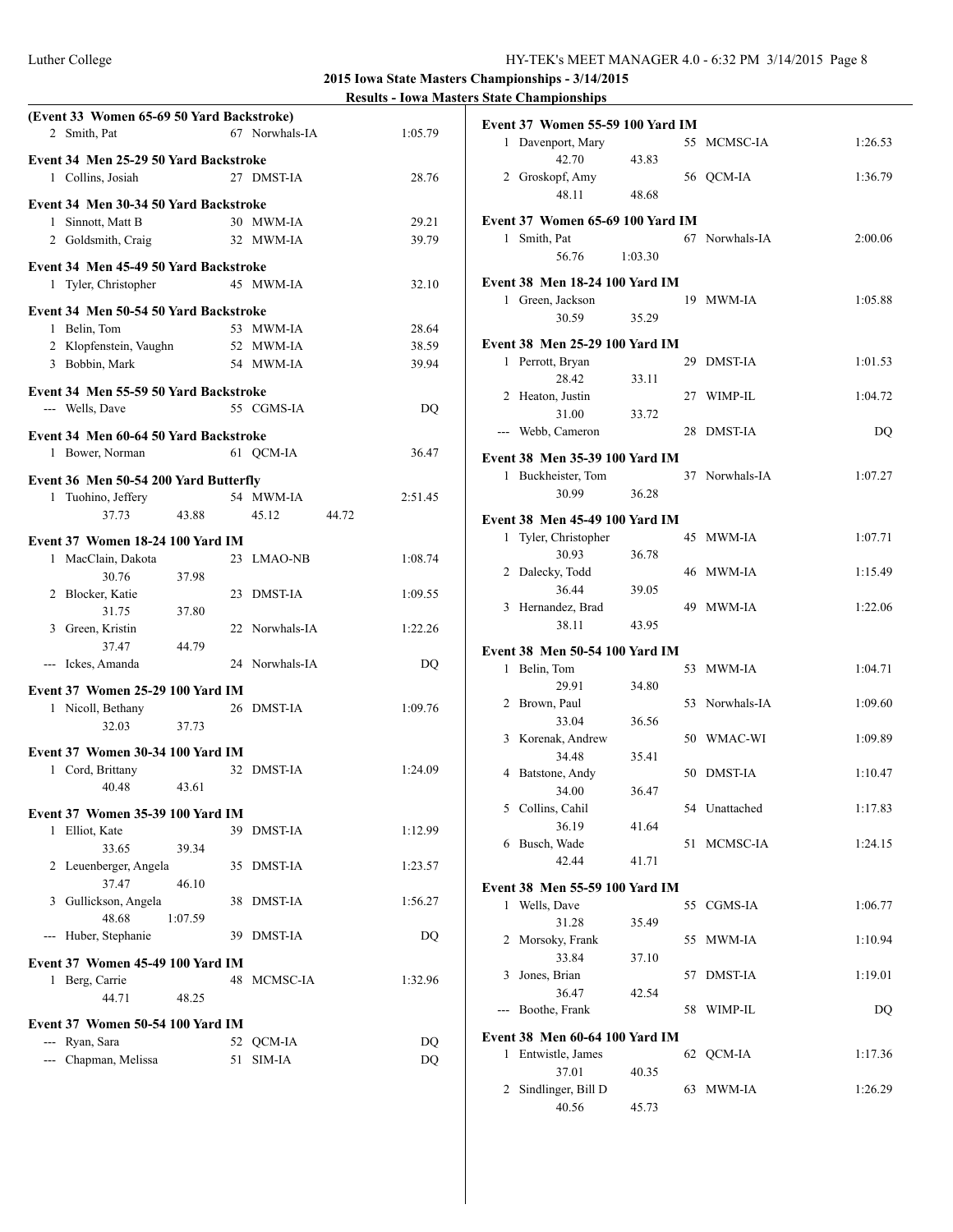#### Luther College HY-TEK's MEET MANAGER 4.0 - 6:32 PM 3/14/2015 Page 9

**2015 Iowa State Masters Championships - 3/14/2015**

|                                                       |                                        |         | Results - TOWA MASTELS STATE CHAMPIONSHIPS |       |                    |                       |          |
|-------------------------------------------------------|----------------------------------------|---------|--------------------------------------------|-------|--------------------|-----------------------|----------|
| (Event 38 Men 60-64 100 Yard IM)                      |                                        |         | 2 MWM-IA                                   |       | B                  |                       | 3:27.74  |
| 3 Bower, Norman                                       | 61 QCM-IA                              | 1:28.05 | 1) Ginn, Jeffery M63                       |       | 2) Buhr, Orlin M65 |                       |          |
| 37.95<br>50.10                                        |                                        |         | 3) Gronemeyer, Steven M68                  |       |                    | 4) Van Horn, Mike M65 |          |
| --- Krismantis, Gene                                  | 60 WIMP-IL                             | DQ      | 43.01                                      | 48.97 | 35.87              | 1:19.89               |          |
|                                                       |                                        |         |                                            |       |                    |                       |          |
| Event 38 Men 65-69 100 Yard IM                        |                                        |         | Event 41 Women 30-34 1000 Yard Freestyle   |       |                    |                       |          |
| 1 Gronemeyer, Steven                                  | 68 MWM-IA                              | 1:43.72 | 1 Krogmeier, Jennifer                      |       | 33 OCM-IA          |                       | 20:22.86 |
| Event 39 Women 18+200 Yard Freestyle Relay            |                                        |         | Event 41 Women 55-59 1000 Yard Freestyle   |       |                    |                       |          |
| 1 Norwhals-IA                                         | $\mathsf{A}$                           | 2:30.99 | 1 Kealy, Ann                               |       | 55 Norwhals-IA     |                       | 16:15.38 |
| 1) Kealy, Ann W55                                     | 2) Green, Kristin W22                  |         |                                            |       |                    |                       |          |
| 3) Ballon, Molly W51                                  | 4) Ickes, Amanda W24                   |         | Event 42 Men 25-29 1000 Yard Freestyle     |       |                    |                       |          |
| 48.97<br>32.08                                        | 1:09.94                                |         | 1 Collins, Josiah                          |       | 27 DMST-IA         |                       | 11:02.80 |
|                                                       |                                        |         | 29.25                                      | 31.85 | 32.43              | 33.04                 |          |
| Event 39 Women 25+200 Yard Freestyle Relay            |                                        |         | 33.31                                      | 33.80 | 33.66              | 33.77                 |          |
| 1 DMST-IA                                             | A                                      | 2:12.34 | 33.80                                      | 33.98 | 33.62              | 33.92                 |          |
| 1) Jones, Jennifer W48                                | 2) Elliot, Kate W39                    |         | 33.33                                      | 33.33 | 33.76              | 34.02                 |          |
| 3) Cord, Brittany W32                                 | 4) Meinholz, Laurie W28                |         | 33.31                                      | 33.38 | 33.27              | 31.97                 |          |
| 46.84<br>23.76                                        | 35.75<br>25.99                         |         | Event 42 Men 30-34 1000 Yard Freestyle     |       |                    |                       |          |
| Event 40 Men 18+200 Yard Freestyle Relay              |                                        |         |                                            |       |                    |                       |          |
| 1 WIMP-IL                                             | A                                      | 1:53.12 | 1 Okerbloom, Neal                          |       | 34 SIM-IA          |                       | 12:07.14 |
|                                                       |                                        |         | 29.75                                      | 32.85 | 34.51              | 35.86                 |          |
| 1) Frederiksen, Craig M M29<br>3) Haycraft, James M57 | 2) Heaton, Justin M27                  |         | 36.01                                      | 36.46 | 36.95              | 37.58                 |          |
| 23.28<br>25.14                                        | 4) Boothe, Frank M58<br>28.96<br>35.74 |         | 37.46                                      | 37.86 | 38.05              | 37.70                 |          |
| 2 MWM-IA                                              | A                                      | 2:16.54 | 37.38                                      | 37.90 | 37.81              | 37.76                 |          |
|                                                       |                                        |         | 37.41                                      | 36.77 | 37.09              | 33.98                 |          |
| 1) Green, Jackson M19                                 | 2) Green, Dennis M54                   |         | Event 42 Men 50-54 1000 Yard Freestyle     |       |                    |                       |          |
| 3) Hemann, Rick M52                                   |                                        |         | 1 Tuohino, Jeffery                         |       | 54 MWM-IA          |                       | 13:38.73 |
| 30.86<br>33.75                                        | 25.65<br>46.28                         |         | 37.71                                      | 40.38 | 41.83              | 41.89                 |          |
| --- WMAC-WI                                           | A                                      | DQ      | 41.41                                      | 42.03 | 41.72              | 41.80                 |          |
| Event 40 Men 25+200 Yard Freestyle Relay              |                                        |         | 41.75                                      | 41.39 | 41.58              | 41.50                 |          |
| 1 DMST-IA                                             | A                                      | 1:33.82 | 41.13                                      | 40.99 | 40.65              | 40.16                 |          |
| 1) Crawford, Eric M29                                 | 2) Webb, Cameron M28                   |         |                                            |       |                    |                       |          |
| 3) Perrott, Bryan M29                                 | 4) Collins, Josiah M27                 |         | 40.43                                      | 40.58 | 40.21              | 39.59                 |          |
| 22.39<br>24.48                                        | 24.02<br>22.93                         |         | Event 42 Men 60-64 1000 Yard Freestyle     |       |                    |                       |          |
| 2 MWM-IA                                              | A                                      | 2:00.43 | 1 Gearhart, Nick                           |       | 63 MWM-IA          |                       | 16:55.81 |
| 1) Goldsmith, Craig M32                               | 2) Hernandez, Brad M49                 |         | 40.70                                      | 49.75 | 52.52              | 51.94                 |          |
| 3) Sinnott, Matt B M30                                | 4) Klopfenstein, Vaughn M52            |         | 49.95                                      | 52.74 | 52.37              | 50.48                 |          |
| 38.06<br>29.60                                        | 26.95<br>25.82                         |         | 51.45                                      | 51.36 | 51.64              | 49.82                 |          |
|                                                       |                                        |         | 52.68                                      | 50.90 | 51.09              | 50.68                 |          |
| Event 40 Men 35+200 Yard Freestyle Relay              |                                        |         | 50.79                                      | 51.82 | 51.79              | 51.34                 |          |
| 1 MWM-IA                                              |                                        | 1:51.67 | 2 Klahn, Bill                              |       | 61 Norwhals-IA     |                       | 16:59.27 |
| 1) Carew, Nicholas M M36                              | 2) Bobbin, Mark M54                    |         | 44.79                                      | 48.13 | 51.94              | 51.21                 |          |
| 3) Morsoky, Frank M55                                 | 4) Dalecky, Todd M46                   |         | 51.78                                      | 50.21 | 51.68              | 51.45                 |          |
| 25.83<br>29.85                                        | 27.74<br>28.25                         |         | 51.85                                      | 52.73 | 50.75              | 51.83                 |          |
| Event 40 Men 45+200 Yard Freestyle Relay              |                                        |         | 51.64                                      | 51.36 | 51.84              | 51.53                 |          |
| 1 MWM-IA                                              | A                                      | 1:48.53 | 52.68                                      | 51.06 |                    | 49.60                 |          |
| 1) Belin, Tom M53                                     | 2) Stafford, Todd M50                  |         |                                            |       | 51.21              |                       |          |
| 3) Tyler, Christopher M45                             | 4) Tuohino, Jeffery M54                |         | Event 43 Women 35-39 1650 Yard Freestyle   |       |                    |                       |          |
| 26.59<br>28.93                                        | 27.56<br>25.45                         |         | 1 Elliot, Kate                             |       | 39 DMST-IA         |                       | 21:33.16 |
| 2 DMST-IA                                             | A                                      | 2:02.31 |                                            |       |                    |                       |          |
| 1) Batstone, Andy M50                                 | 2) Jones, Brian M57                    |         | Event 43 Women 65-69 1650 Yard Freestyle   |       |                    |                       |          |
|                                                       | 4) Spilde, Craig M60                   |         | 1 Smith, Pat                               |       | 67 Norwhals-IA     |                       | 29:35.02 |
| 3) Sweet, Derek M47<br>28.07<br>30.14                 |                                        |         |                                            |       |                    |                       |          |
|                                                       | 29.67<br>34.43                         |         |                                            |       |                    |                       |          |
| Event 40 Men 55+200 Yard Freestyle Relay              |                                        |         |                                            |       |                    |                       |          |
| 1 MWM-IA                                              | A                                      | 2:11.53 |                                            |       |                    |                       |          |
|                                                       |                                        |         |                                            |       |                    |                       |          |
| 1) Sindlinger, Bill D M63                             | 2) Fowler, Frank L M59                 |         |                                            |       |                    |                       |          |
| 3) Gearhart, Nick M63                                 | 4) Fritts, Jack M64                    |         |                                            |       |                    |                       |          |